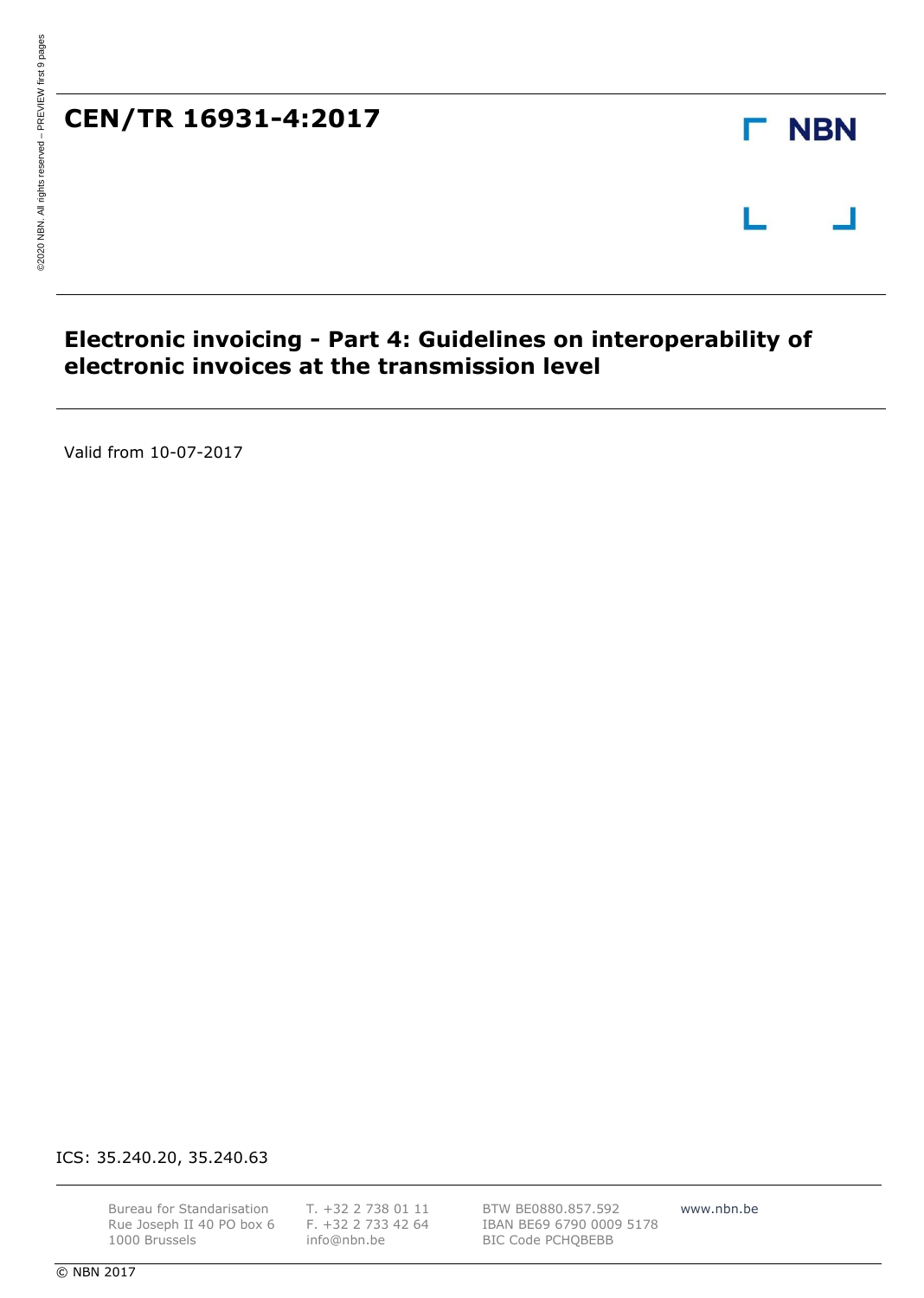CEN/TR 16931-4:2017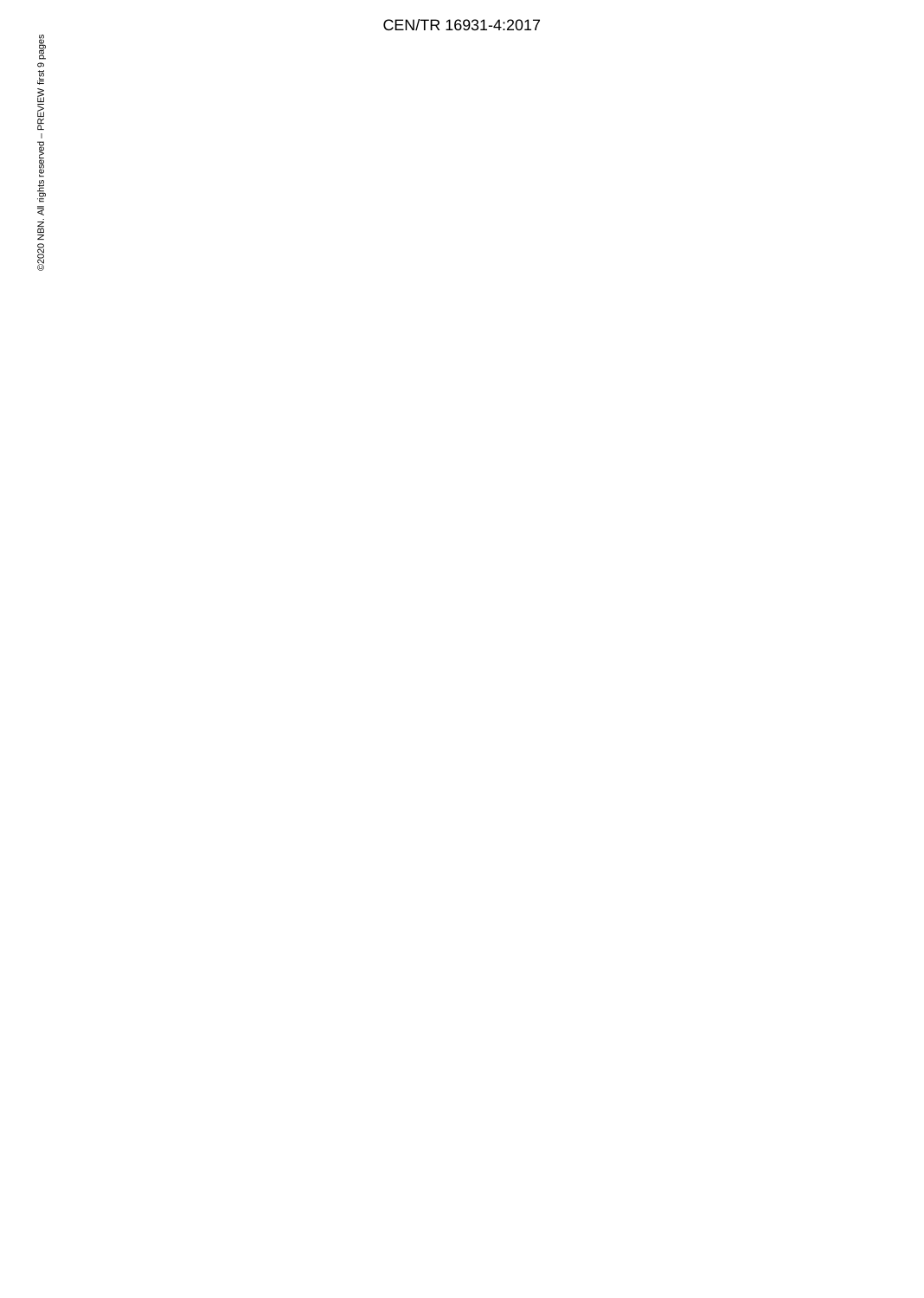## TECHNICAL REPORT RAPPORT TECHNIQUE TECHNISCHER BERICHT

### **CEN/TR 16931-4**

July 2017

ICS 35.240.63; 35.240.20

English Version

#### Electronic invoicing - Part 4: Guidelines on interoperability of electronic invoices at the transmission level

Facturation électronique - Partie 4: Lignes directrices relatives à l'interopérabilité des factures électroniques au niveau de la transmission

 Elektronische Rechnungsstellung - Teil 4: Leitfaden über die Interoperabilität elektronischer Rechnungen auf der Übertragungsebene

This Technical Report was approved by CEN on 14 May 2017. It has been drawn up by the Technical Committee CEN/TC 434.

CEN members are the national standards bodies of Austria, Belgium, Bulgaria, Croatia, Cyprus, Czech Republic, Denmark, Estonia, Finland, Former Yugoslav Republic of Macedonia, France, Germany, Greece, Hungary, Iceland, Ireland, Italy, Latvia, Lithuania, Luxembourg, Malta, Netherlands, Norway, Poland, Portugal, Romania, Serbia, Slovakia, Slovenia, Spain, Sweden, Switzerland, Turkey and United Kingdom.



EUROPEAN COMMITTEE FOR STANDARDIZATION COMITÉ EUROPÉEN DE NORMALISATION EUROPÄISCHES KOMITEE FÜR NORMUNG

**CEN-CENELEC Management Centre: Avenue Marnix 17, B-1000 Brussels** 

© 2017 CEN All rights of exploitation in any form and by any means reserved worldwide for CEN national Members.

Ref. No. CEN/TR 16931-4:2017 E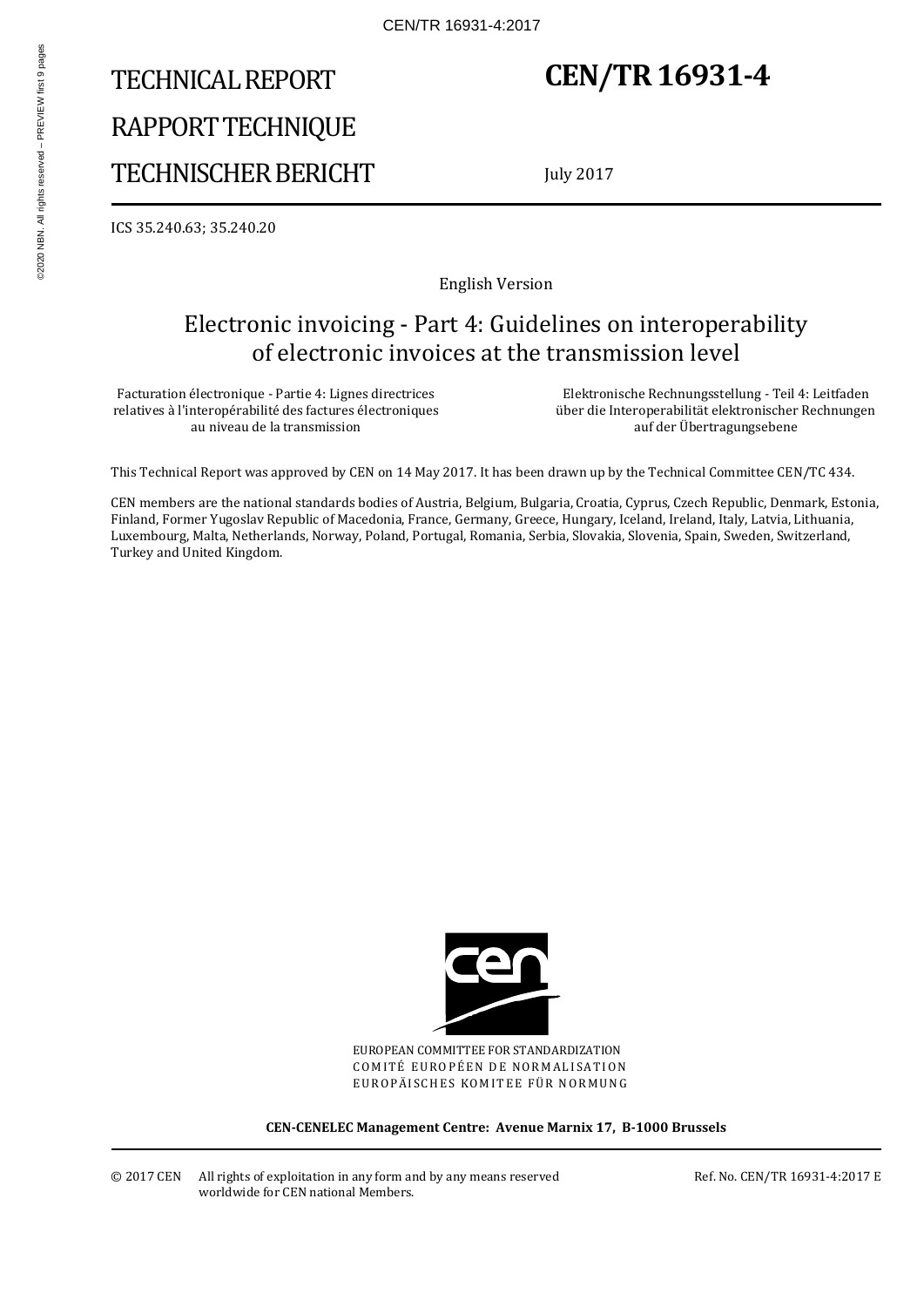#### CEN/TR 16931-4:2017

#### CEN/TR 16931-4:2017 (E)

#### **Contents**

| ${\bf European\; foreword.}\label{prop:2} 3$ |                                                                                  |  |
|----------------------------------------------|----------------------------------------------------------------------------------|--|
|                                              |                                                                                  |  |
| $\mathbf{1}$                                 |                                                                                  |  |
| $\mathbf{2}$                                 |                                                                                  |  |
| 3                                            |                                                                                  |  |
| $\boldsymbol{4}$<br>4.1<br>4.2               |                                                                                  |  |
| 5<br>5.1                                     |                                                                                  |  |
| 5.2<br>5.3                                   |                                                                                  |  |
| 5.4                                          |                                                                                  |  |
| 5.5<br>5.6                                   |                                                                                  |  |
| 5.7<br>5.8                                   | The role of visual presentations (for legibility) including 'hybrid' invoices 16 |  |
| 5.9<br>5.9.1                                 |                                                                                  |  |
| 5.9.2<br>5.9.3                               | Specific additional Guideline regarding Direct Connection (Bilateral) models 17  |  |
| 5.9.4<br>5.10                                |                                                                                  |  |
|                                              |                                                                                  |  |
|                                              |                                                                                  |  |
|                                              |                                                                                  |  |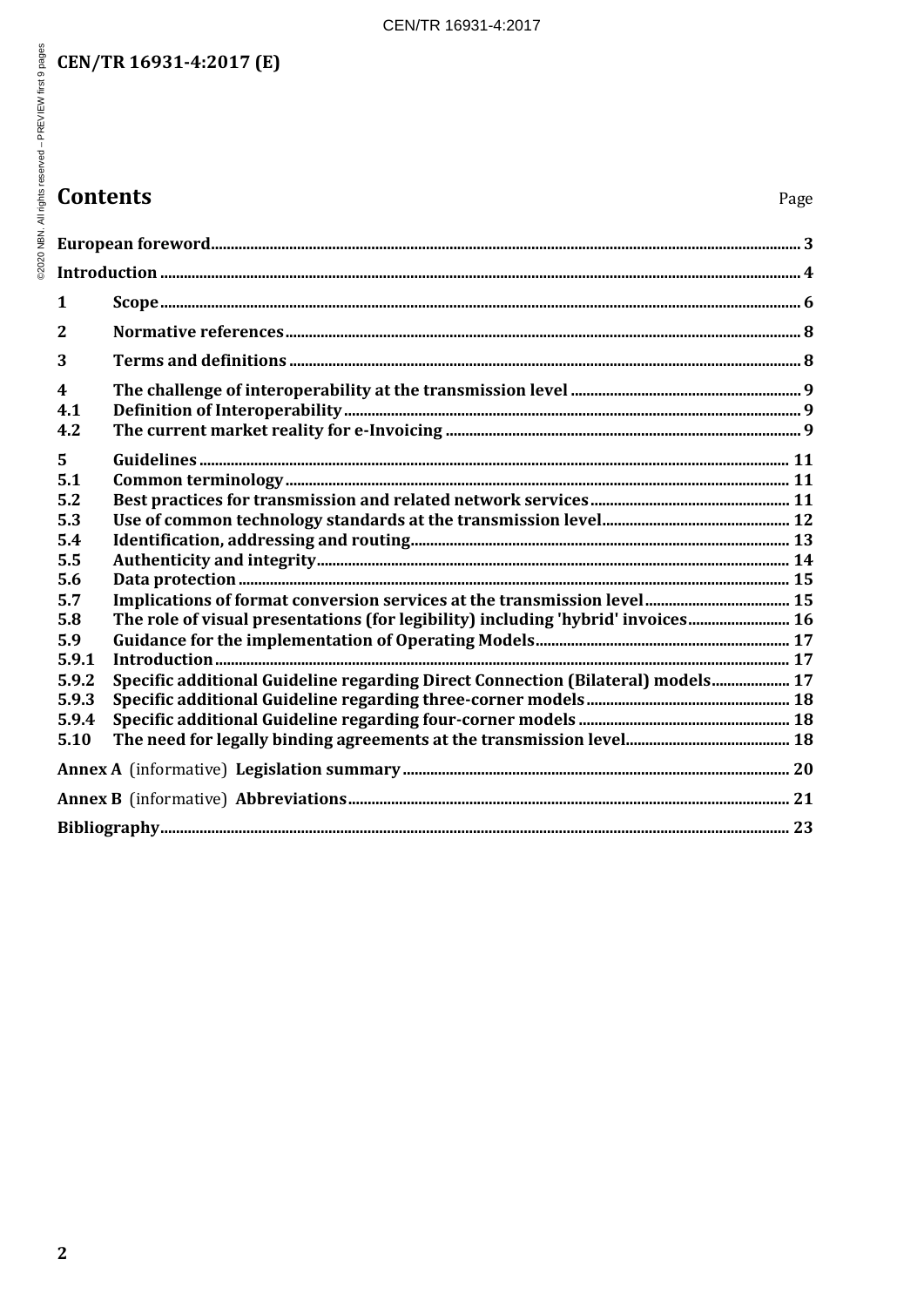#### **European foreword**

This document (CEN/TR 16931-4:2017) has been prepared by Technical Committee CEN/TC 434 "Electronic invoicing", the secretariat of which is held by NEN.

Attention is drawn to the possibility that some of the elements of this document may be the subject of patent rights. CEN shall not be held responsible for identifying any or all such patent rights.

This document has been prepared under a mandate given to CEN by the European Commission and the European Free Trade Association.

This document is part of a set of documents, consisting of:

- EN 16931-1:2017, *Electronic invoicing — Part 1: Semantic data model of the core elements of an electronic invoice*;
- CEN/TS 16931-2:2017, *Electronic invoicing — Part 2: List of syntaxes that comply with EN 16931-1*;
- CEN/TS 16931-3-1:2017, *Electronic invoicing — Part 3-1: Methodology for syntax bindings of the core elements of an electronic invoice*;
- CEN/TS 16931-3-2:2017, *Electronic invoicing — Part 3-2: Syntax binding for ISO/IEC 19845 (UBL 2.1) invoice and credit note*;
- CEN/TS 16931-3-3:2017, *Electronic invoicing — Part 3-3: Syntax binding for UN/CEFACT XML Industry Invoice D16B*;
- CEN/TS 16931-3-4:2017, *Electronic invoicing — Part 3-4: Syntax binding for UN/EDIFACT INVOIC D16B*;
- CEN/TR 16931-4:2017, *Electronic invoicing — Part 4: Guidelines on interoperability of electronic invoices at the transmission level*;
- CEN/TR 16931-5:2017, *Electronic invoicing — Part 5: Guidelines on the use of sector or country extensions in conjunction with EN 16931-1, methodology to be applied in the real environment*;
- FprCEN/TR 16931-6:2017, *Electronic invoicing — Part 6: Result of the test of EN 16931-1 with respect to its practical application for an end user*.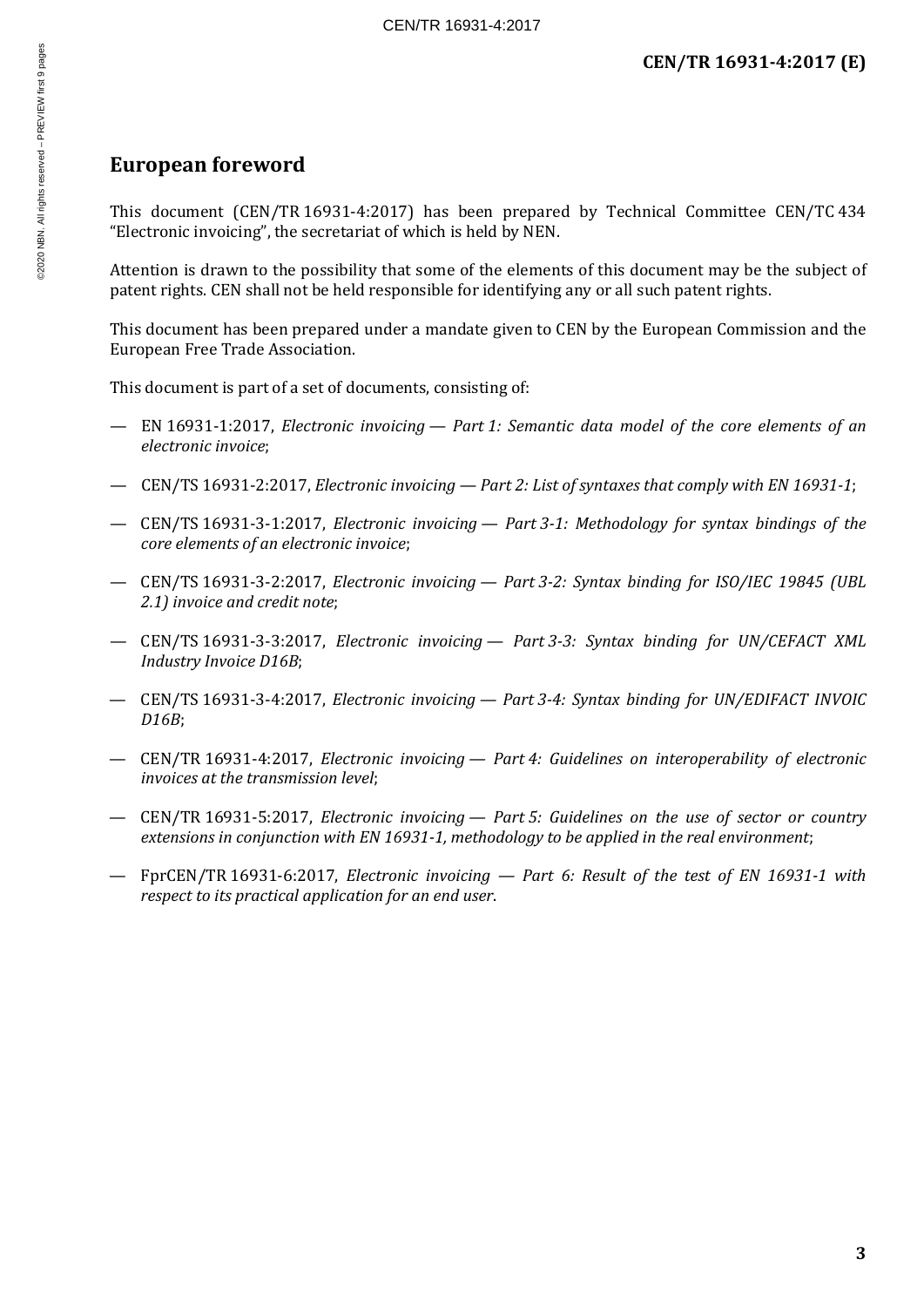#### **Introduction**

The European Commission states that "The mass adoption of e-invoicing within the EU would lead to significant economic benefits and it is estimated that moving from paper to e-invoices will generate savings of around EUR 240 billion over a six-year period" [1]. Based on this recognition "The Commission wants to see e-invoicing become the predominant method of invoicing by 2020 in Europe".

As a means to achieve this goal, Directive 2014/55/EU [2] on electronic invoicing in public procurement aims at facilitating the use of electronic invoices by economic operators when supplying goods, works and services to public administrations (B2G), as well as the support for trading between economic operators themselves (B2B). In particular, it sets out the legal framework for the establishment and adoption of a European Standard (EN) for the semantic data model of the core elements of an electronic invoice (EN 16931-1).

In line with Directive 2014/55/EU [2], and after publication of the reference to EN 16931-1 in the Official Journal of the European Union, all contracting public authorities and contracting entities in the EU will be obliged to receive and process an e-invoice as long as:

- it is in conformance with the semantic content as described in EN 16931-1;
- it is represented in any of the syntaxes identified in CEN/TS 16931-2, in accordance with the request referred to in Paragraph 1 of Article 3 of Directive 2014/55/EU;
- it is in conformance with the appropriate mapping defined in the applicable subpart of CEN/TS 16931-3 (all parts).

The Standardization Request issued by the European Commission in connection with Directive 2014/55/EU requested that CEN should also develop Guidelines on interoperability of electronic invoices at the transmission level, taking into account the need of ensuring the authenticity of the origin and the integrity of the electronic invoices' content, to be given in a Technical Report (TR)

The Guidelines cover interoperability at the transmission level for invoices based on the core invoice model and its syntax representations to and from the involved trading and supporting parties. They could also be applied more widely to cover the transmission of electronic invoices rendered in other standards and formats i.e. they are invoice content and format neutral.

The Guidelines for interoperability at the transmission level (the Guidelines) are intended to guide all stakeholders who make use of e-Invoicing within the European Union (EU) and the European Economic Area (EEA), and Switzerland. They are addressed to trading parties, service and software providers in relation to the transmission methods or network solutions they use or support, in order to encourage the adoption and further development of good practices, recommendations and standards for the transmission level. This is intended to promote efficient, cost effective and widely available e-Invoicing practices and services.

It is expected that some groups of stakeholders, such as small and medium-sized businesses (SMEs) and smaller contracting authorities, may find these Guidelines inherently technically challenging and inaccessible at a practical level. This is recognized, and consequently it is important that at a contextspecific level e.g. at Member State or Sector level, policy-makers, larger contracting authorities, SME representative and municipal associations, supportive government agencies, professional advisers, and service and solution providers take responsibility to guide such organizations in relation to these Guidelines. It is by the nature of the Guidelines that the provision of further specific guidance for SMEs and smaller contracting authorities could not be done at a European level, but rather at national and sector-specific level,

It is recommended that the Guidelines set out herein are adopted by market participants, in such a way that separate and competing approaches, solutions and networks find common ground at the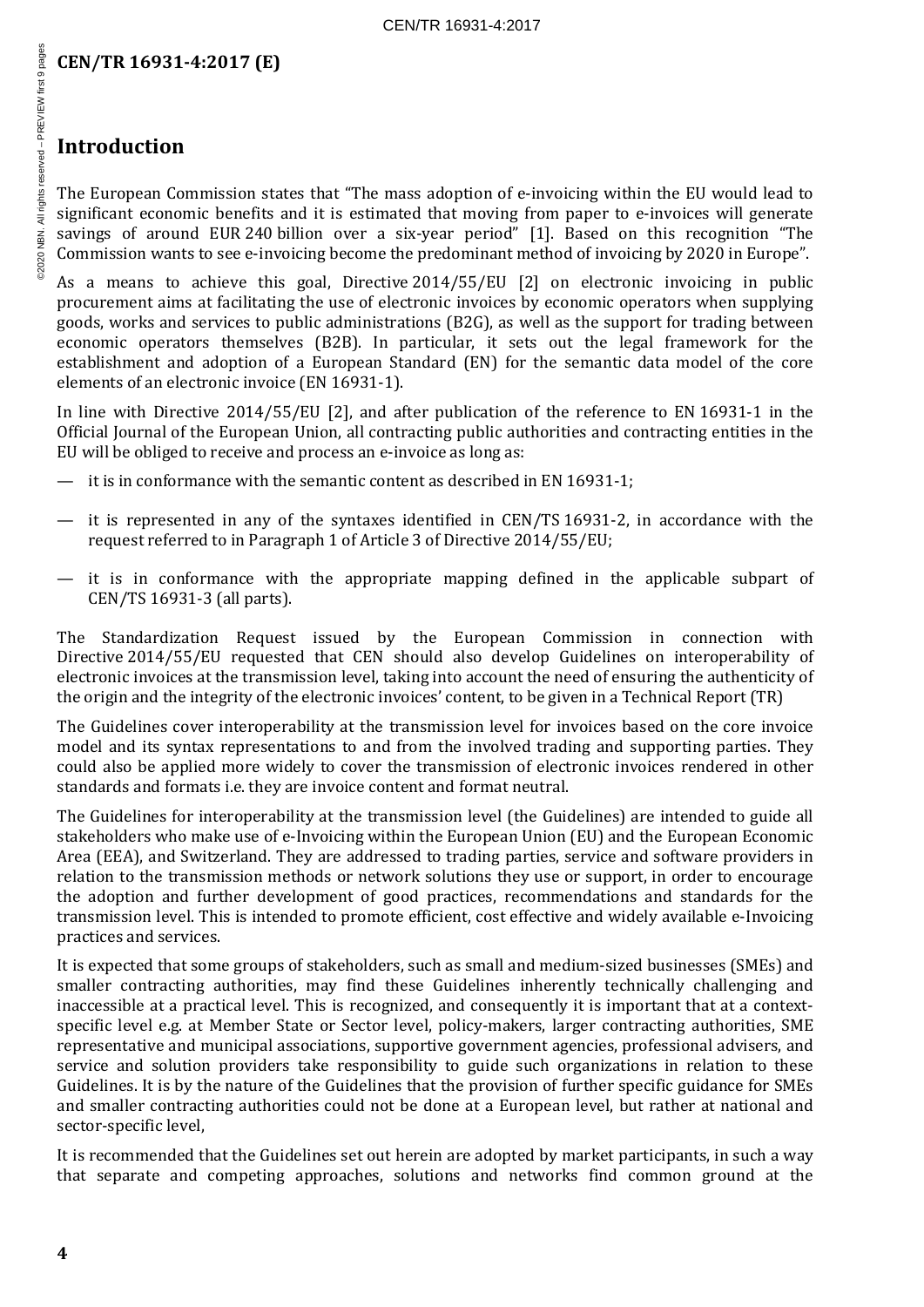#### CEN/TR 16931-4:2017

transmission level, and on the basis of which trading parties are able to reach the maximum number of their counterparties in a convenient manner. The Guidelines leave as many aspects as possible as a matter of choice or in the competitive domain by only focusing on those features of transmission that are essential to establishing interoperability.

It is envisaged that a large number of network and network-based solution instances will subscribe to and adopt the Guidelines. There is a clear separation between the Guidelines and the design and implementation of individual network and transmission solutions, which range from use of the 'open' Internet through virtual private Networks and managed services. The Guidelines are neutral as to the individual interoperability models that the market develops and uses to accelerate the mass adoption of e-Invoicing.

The following EU stakeholders have been consulted in addition to the Members of CEN/TC 434 and their supporting National Standards Organizations (NSOs):

- European Multi Stakeholder Forum on e-Invoicing;
- European Commission units responsible for EU Large Scale Pilots, in particular e-SENS DIGIT, DG CONNECT, DG GROW, and for the Connecting Europe Facility (CEF) in particular the Digital Service Infrastructure for e- Delivery;
- OpenPEPPOL Association;
- European E-invoicing Service Providers Association (EESPA).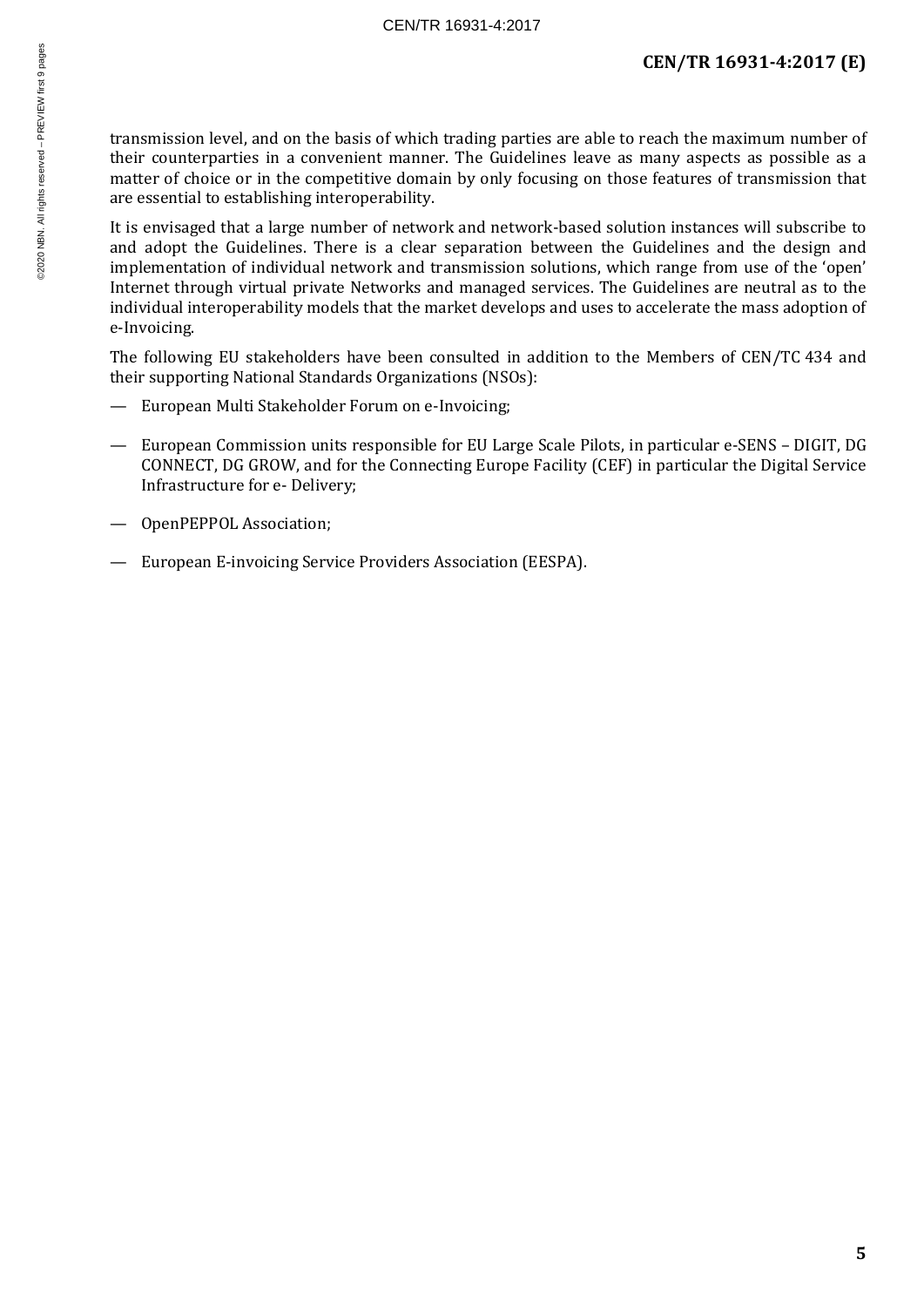#### **CEN/TR 16931-4:2017 (E)**

#### **1 Scope**

This Technical Report recommends a set of Guidelines to ensure interoperability at the transmission level to be used in conjunction with the European Norm (EN) for the semantic data model of the core elements of an electronic invoice and its other associated deliverables. The Guidelines are by nature non-prescriptive and non-binding.

These Guidelines take into account the following aspects:

- 1) recommending best practices for use at the transmission level;
- 2) supporting interoperability between all the parties and systems that need to interact and within the various operating models in common use;
- 3) ensuring a level playing field for the various operating models and bi-lateral implementations and for the use of existing and future infrastructures, which support e-Invoicing;
- 4) promoting a common terminology and non-proprietary standards for transmission and related areas;
- 5) ensuring the authenticity of origin and integrity of electronic invoice content;
- 6) providing guidance on data protection, on the enablement of format conversion, and on e-invoice legibility, including the use of a readable visual presentations, as required;
- 7) providing guidance for identification, addressing and routing;
- 8) identifying requirements for robust legal frameworks and governance arrangements;
- 9) recognizing the roles of trading parties, solution and service providers and related infrastructure providers.
- The Objectives of the Guidelines are:
- 10) to support the implementation of the EU Directive 2014/55/EU on e-Invoicing and the core invoice model;
- 11) to propose best practices and recommendations for standards to enable electronic exchange of e-Invoices and related data between participants by providing a basis for interoperability at the transmission level, based on common requirements and scenarios;
- 12) to facilitate Straight Through Processing (STP) by the key actors in the supply chain (Buyers, Sellers, Tax Authorities, Agents, Banks, Service and Solution Providers, etc.);
- 13) to provide a set of non-prescriptive and non-binding Guidelines and recommendations that are applicable to all common operating models for e-invoice exchange and transmission whilst also providing recommendations specific to each of the common operating models.

To accomplish these objectives, the Guidelines are based on the following Requirements and Guiding Principles:

14) the need to cover the transmission of e-invoices and related documents from the system of the sending trading party to the system of the receiving trading party, including transmission issues for any intermediary platforms;